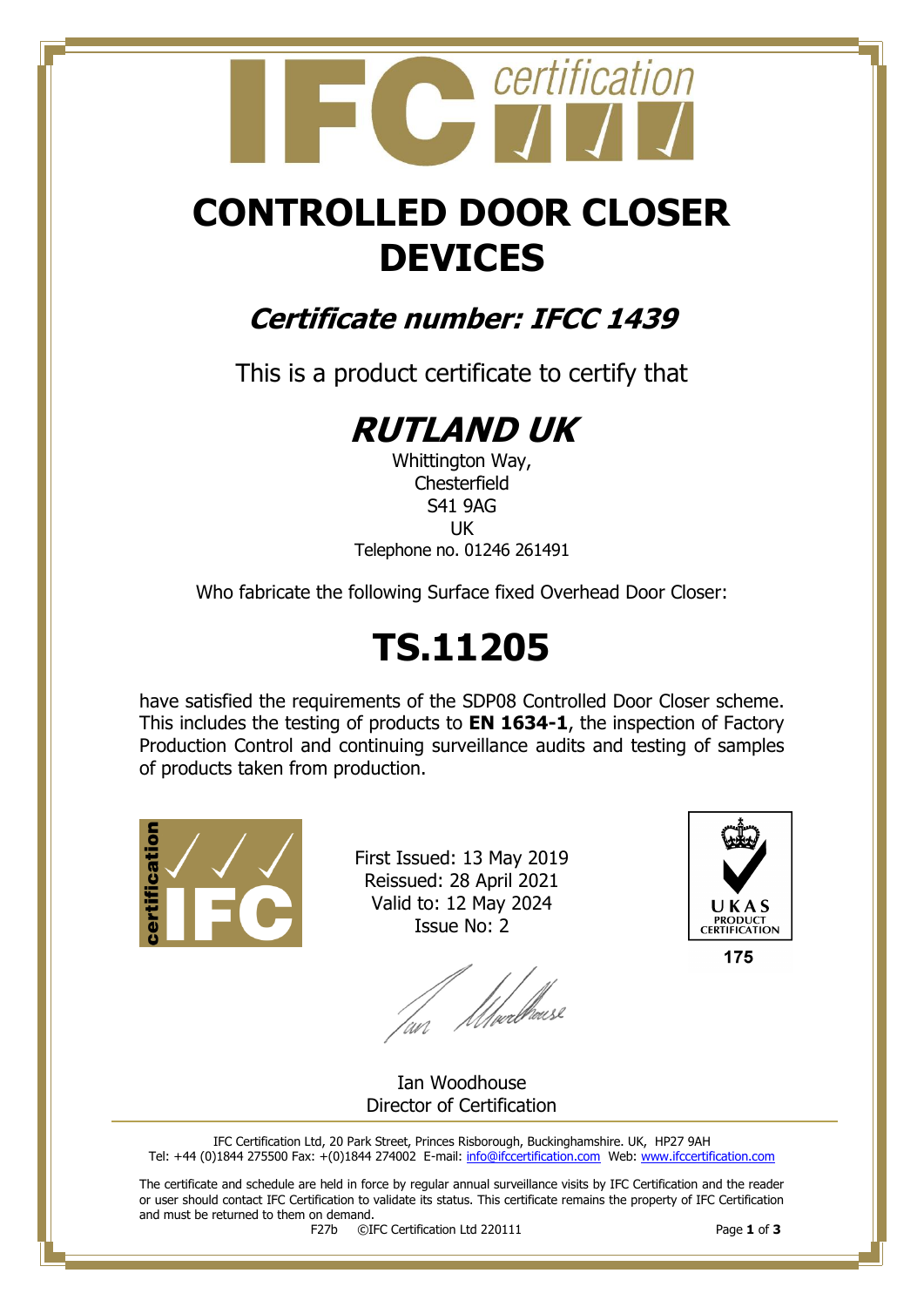

#### **Rutland TS.11205 Surface fixed Overhead Door Closer**

Acceptable doorset types and fire resistance periods are identified in the table below:-

| <b>Approved Door Types</b> |            |           |   |            |            |            |  |  |  |
|----------------------------|------------|-----------|---|------------|------------|------------|--|--|--|
| <b>FR</b>                  | <b>IMM</b> | <b>MM</b> | π | <b>ITT</b> | <b>ITM</b> | <b>ITC</b> |  |  |  |
| <b>FD20</b>                | V          | V         |   | √          | Y          |            |  |  |  |
| <b>FD30</b>                | V          | V         |   | V          | v          |            |  |  |  |
| <b>FD60</b>                | V          | ٦ν        |   | V          |            |            |  |  |  |
| <b>FD90</b>                | V          | ٦         |   | v          | v          |            |  |  |  |
| <b>FD120</b>               | V          | v         | v | v          | v          |            |  |  |  |
| <b>FD240</b>               | V          | ٦         | v | v          | v          |            |  |  |  |
| <b>E20</b>                 | V          |           |   | ٦          | v          |            |  |  |  |
| <b>EI20</b>                |            |           |   | ٦.         | v          |            |  |  |  |
| <b>E30</b>                 | w          |           |   | N          |            |            |  |  |  |
| <b>EI30</b>                | V          | ٦         |   | V          |            |            |  |  |  |
| <b>E60</b>                 | V          | ∿         |   | V          |            |            |  |  |  |
| <b>EI60</b>                | V          | v         |   | V          | v          |            |  |  |  |
| <b>E90</b>                 | V          | ٦         | v | v          | v          |            |  |  |  |
| <b>EI90</b>                | V          | ٦         |   |            | v          |            |  |  |  |
| E120                       | V          |           |   |            | v          |            |  |  |  |
| <b>EI120</b>               |            |           |   |            |            |            |  |  |  |
| E240                       | ٦.         |           |   |            |            |            |  |  |  |
| <b>EI240</b>               | V          |           | Y | X          | X          | χ          |  |  |  |

#### Key

-

**Type TT** - 20 minute doorsets that consist of non-metallic leaves in timber frames that do not contain intumescent materials in the frame to leaf gap.

**Type ITT** - 20 minute to 120 minute doorsets containing intumescent seals and consisting of non-metallic faced and edged leaves hung in timber frames

**Type ITM** - 20 minute to 120 minute doorsets containing intumescent seals and consisting of non-metallic faced and edged leaves hung in metal frames.

**Type ITC** - 20 minute to 120 minute doorsets containing intumescent seals and consisting of non-metallic faced and edged leaves hung in proprietary composite frames, of which the principal material is other than timber or metal but which may include any other materials. **Type MM** - 20 minute to 240 minute doorsets that consist of metallic leaves in metallic

frames that do not contain intumescent materials in the frame to leaf gap.

**Type IMM** - 20 minute to 240 minute doorsets that consist of metallic leaves in metallic frames that contain intumescent materials in the frame to leaf gap.

The certificate and schedule are held in force by regular annual surveillance visits by IFC Certification and the reader or user should contact IFC Certification to validate its status. This certificate remains the property of IFC Certification and must be returned to them on demand.<br> $F27b$   $\odot$ I

F27b ©IFC Certification Ltd 220111 Page **2** of **3**